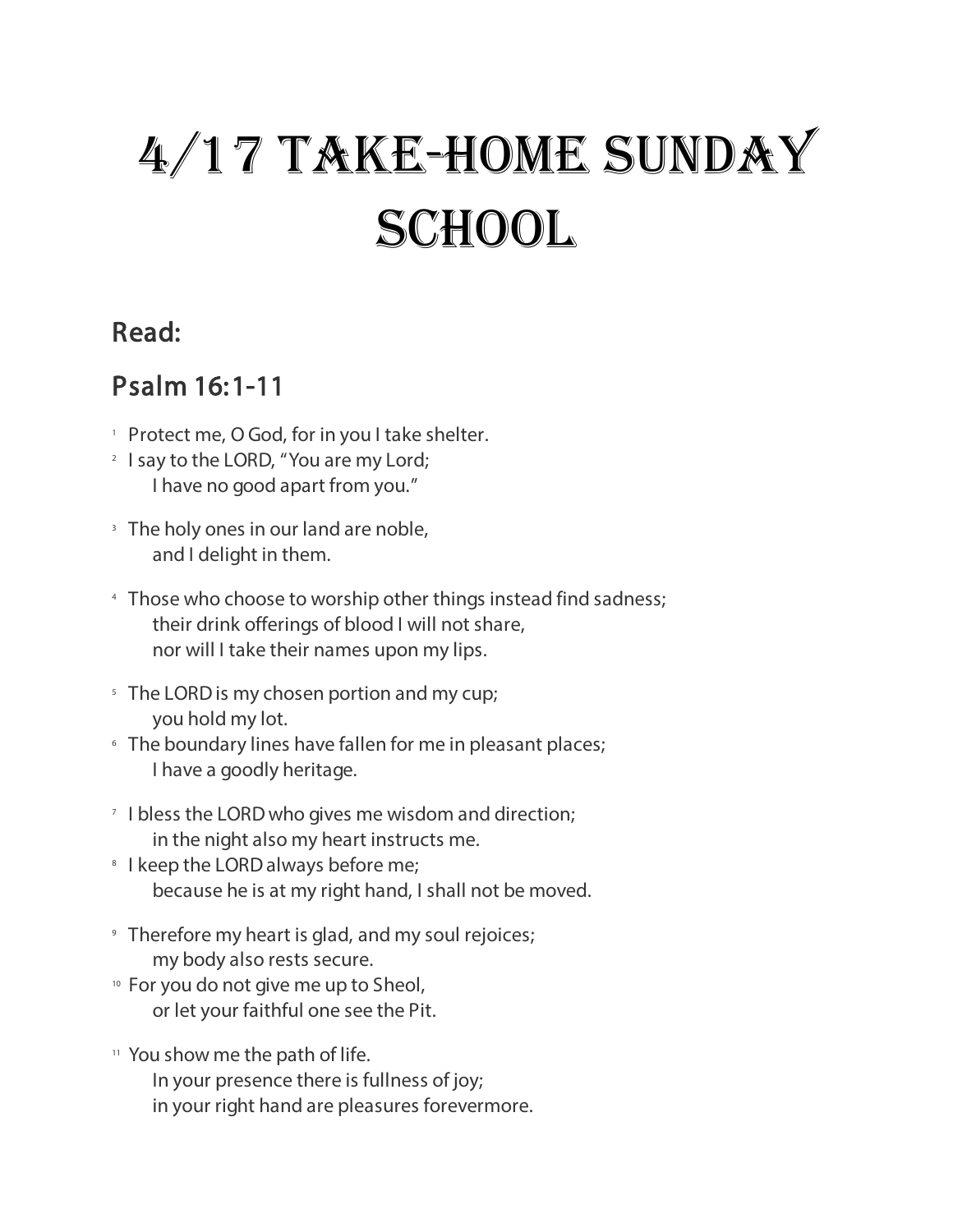# Some helpful background info

- "Sheol" and "the Pit" in the Old Testament refer to a place of darkness where spirits of the dead go. The ancient J ews did not believe in an afterlife and for them, Sheol was just the terrifying place/state of death that one went after their life. In saying, "Lord you do not give me up to Sheol," the psalmist is thanking God for allowing him to be alive.
- The book of Psalms, dated back to the fifth century B.C., is a long collection of sayings originally meant to be like poetry, many of which were passed down in song. Many of them are attributed to Kind David. There are many kinds of psalms – ones that express thankfulness to God, ones that express sadness that bad things are happening, ones that talk about feeling guilty, etc. Because of this, psalms are really helpful to read because they express genuine human emotion that we can all relate to!

### Reflect:

- 1) Read this Psalm one more time and think of one thing that stands out to YOU. Maybe God wants to inspire you with one verse or word in particular; maybe there is something that strikes you that is very important that God wants you to pay attention to. There are no right or wrong answers!
- 2) There seems to be a common theme in this Psalm: We can be very happy when we follow God, but when we give all our time and energy to unhealthy things, it actually makes us not feel good. Imagine eating a bag of candy. A whole bag. In one sitting! Sure, candy tastes good. But what happens when you have way too much? You feel sick to your stomach! In the same way, when we do things we know we shouldn't (lie, be mean, etc.), it may make us feel good at first but in the end we often feel bad or guilty.

What is one thing you sometimes want to do that you know is bad. How do you think it will actually make you feel in the long run or affect your relationships? Why do you think you should follow God's message of being kind, selfless, and healthy instead?

3) In verse 7, the Psalm implies that God gives us wisdom from the inside -through our heart! Have you ever listened to your heart in making a decision? Has it ever let you down?